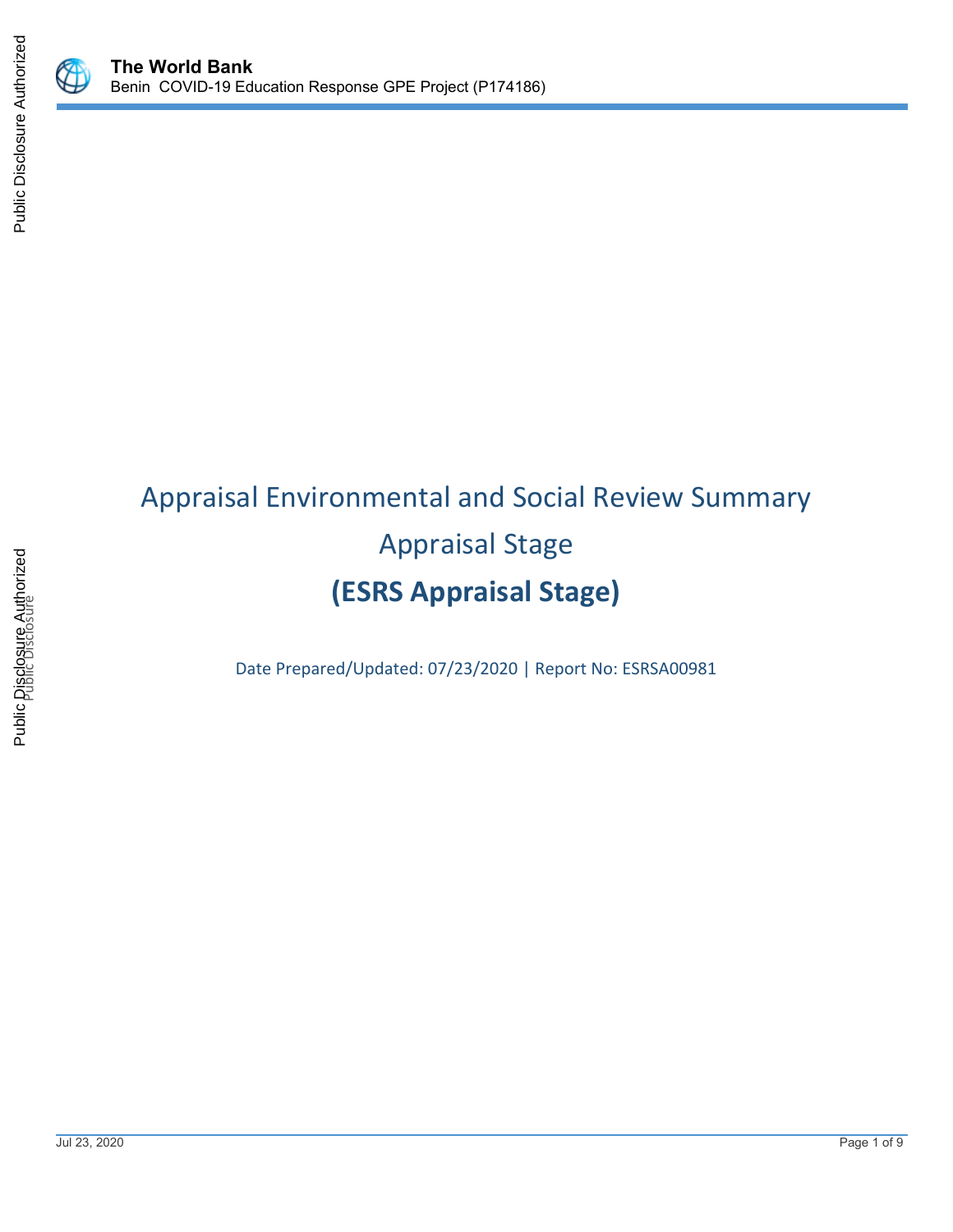

## **BASIC INFORMATION**

#### **A. Basic Project Data**

| Country                            | Region                                        | Project ID                      | Parent Project ID (if any)  |
|------------------------------------|-----------------------------------------------|---------------------------------|-----------------------------|
| Benin                              | <b>AFRICA WEST</b>                            | P174186                         |                             |
| Project Name                       | Benin COVID-19 Education Response GPE Project |                                 |                             |
| Practice Area (Lead)               | Financing Instrument                          | <b>Estimated Appraisal Date</b> | <b>Estimated Board Date</b> |
| Education                          | <b>Investment Project</b><br>Financing        | 7/8/2020                        | 8/26/2020                   |
| Borrower(s)                        | Implementing Agency(ies)                      |                                 |                             |
| Ministry of Economy and<br>Finance | Ministry of Pre and Primary<br><b>Schools</b> |                                 |                             |

#### Proposed Development Objective

The proposed project's development objectives are to: (a) ensure continuity of teaching during and after the COVID - 19 pandemic, particularly in deprived communes in the Recipient's territory; and (b) increase the Government's preparedness to mitigate the effects of future crises

| <b>Financing (in USD Million)</b> | <b>Amount</b> |
|-----------------------------------|---------------|
| <b>Total Project Cost</b>         | 6.85          |

# **B. Is the project being prepared in a Situation of Urgent Need of Assistance or Capacity Constraints, as per Bank IPF Policy, para. 12?**

Yes

## **C. Summary Description of Proposed Project [including overview of Country, Sectoral & Institutional Contexts and Relationship to CPF]**

The project will support through:

a- Component 1:

(i) community mobilization activities;

(ii) provision of water, sanitation and hygiene (WASH) to ensure schools have appropriate hygienic measures in place for students and teachers;

(iii) provision of grants to schools in deprived communes to encourage disadvantaged students to return; and (iv) remedial programs for students at risk of repetition and drop-out in deprived communes.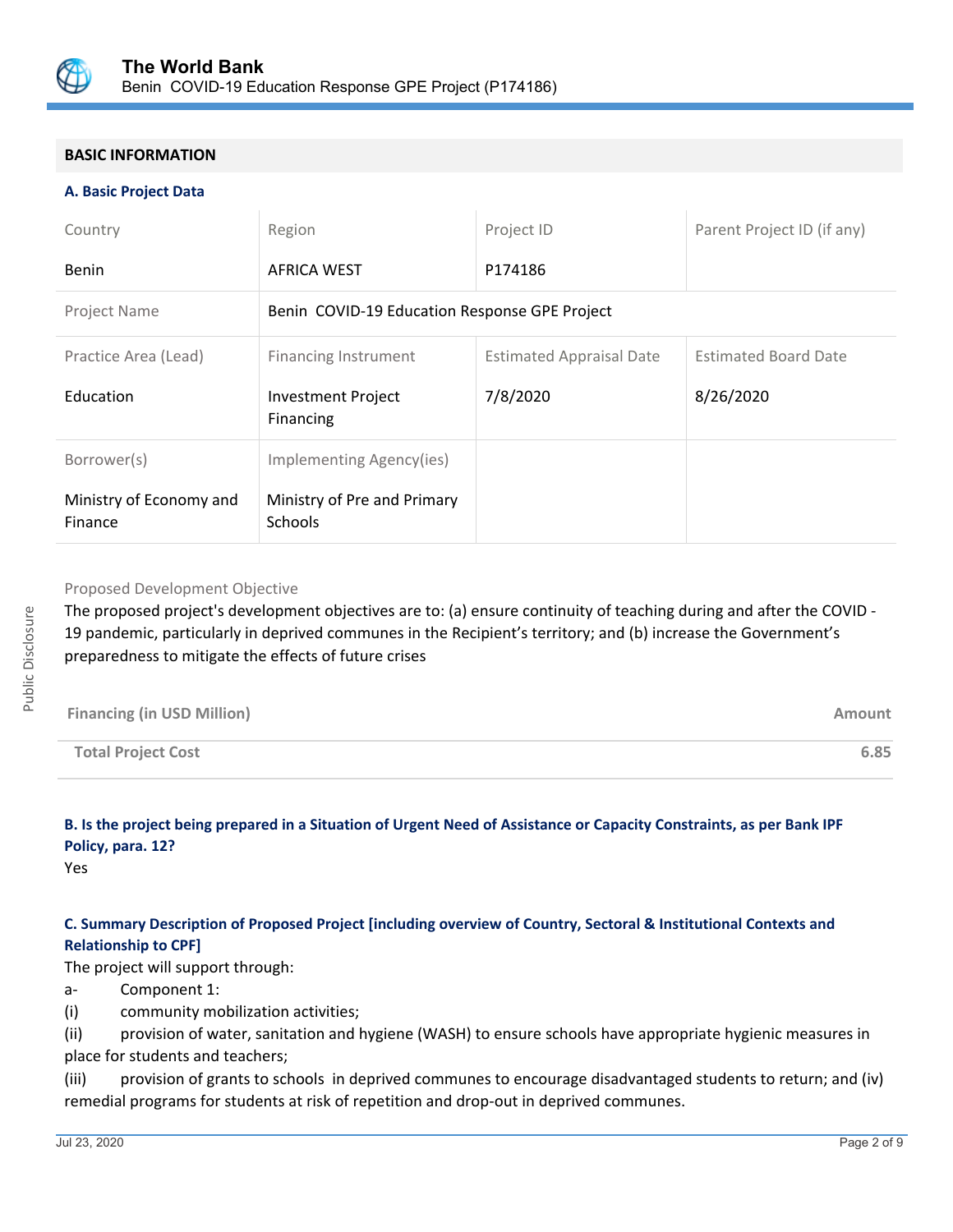

b- Component 2: (i) Expanding sustainable remote learning opportunities; and (ii) Building capacity to mitigate the effects of the crisis and anticipate future shocks in the education sector

Finally, Component 3 aims to ensure the effective implementation of the daily operations of the project and to build knowledge and competencies to improve services delivery

#### **D. Environmental and Social Overview**

D.1. Detailed project location(s) and salient physical characteristics relevant to the E&S assessment [geographic, environmental, social]

The Project will be implemented throughout the country. Project activities will focus on: (i) ensuring learning continuity by supporting remote learning and by tracking of student progress and teacher training in distance learning, content design, and pedagogy; and by supporting, community sensitization programs for effective learning continuity, and for disease control and prevention (through parent and community engagement to support homebased schooling, gender sensitization campaigns, and media campaigns); (ii) supporting the safe re-opening of schools and student re-entry in schools by establishing a gradual, staggered school reopening process, ensuring safe and healthy school environments, deploying back-to-school media campaigns, providing financial incentives, such as small grants to support vulnerable householders and to ensure children go back-to-school quickly, providing psychological support for students and school staff, as well as catch-up programs for students at risk; (iii) strengthening system resilience to anticipate future education shocks by establishing contingency plans, making a case for greater resource allocations and learning lessons from COVID-19 crisis.

The project will rely on radio, television, school management committees, teachers, other educational staff, and the internet to disseminate clear and precise information.

#### D. 2. Borrower's Institutional Capacity

The Government of Benin has an acceptable legal and regulatory environmental and social framework, with a national Environment agency (Agence Beninoise de l'Environnement, ABE) that oversees the approvals of environmental and social studies and the monitoring and evaluation of such studies. This agency is not well staffed, but its capacities for social risk management are considered acceptable by the World Bank.

Although the Ministry of Education has substantial experience of World Bank operations, mainly on its safeguards policies, it has no previous experience with the World Bank's current Environmental and Social Framework (ESF). Given that fact, the Environmental and Social Commitment Plan (ESCP) of the project should include capacity building activities, as well as targeted mitigation measures based on existing technology platforms and examples of best practice from the reopening of schools following a health crisis. The PCU must prioritize hiring an environmental specialist and a social specialist full time to properly manage the environmental and social (E&S) impacts and risks associated with this new operation.

The project will use the institutional arrangements of the Benin GPE Project-Phase 3 (P167432), which is a low risk category C project.

#### **II. SUMMARY OF ENVIRONMENTAL AND SOCIAL (ES) RISKS AND IMPACTS**

#### **A. Environmental and Social Risk Classification (ESRC) Moderate Social Analysis of Algebra** Moderate Moderate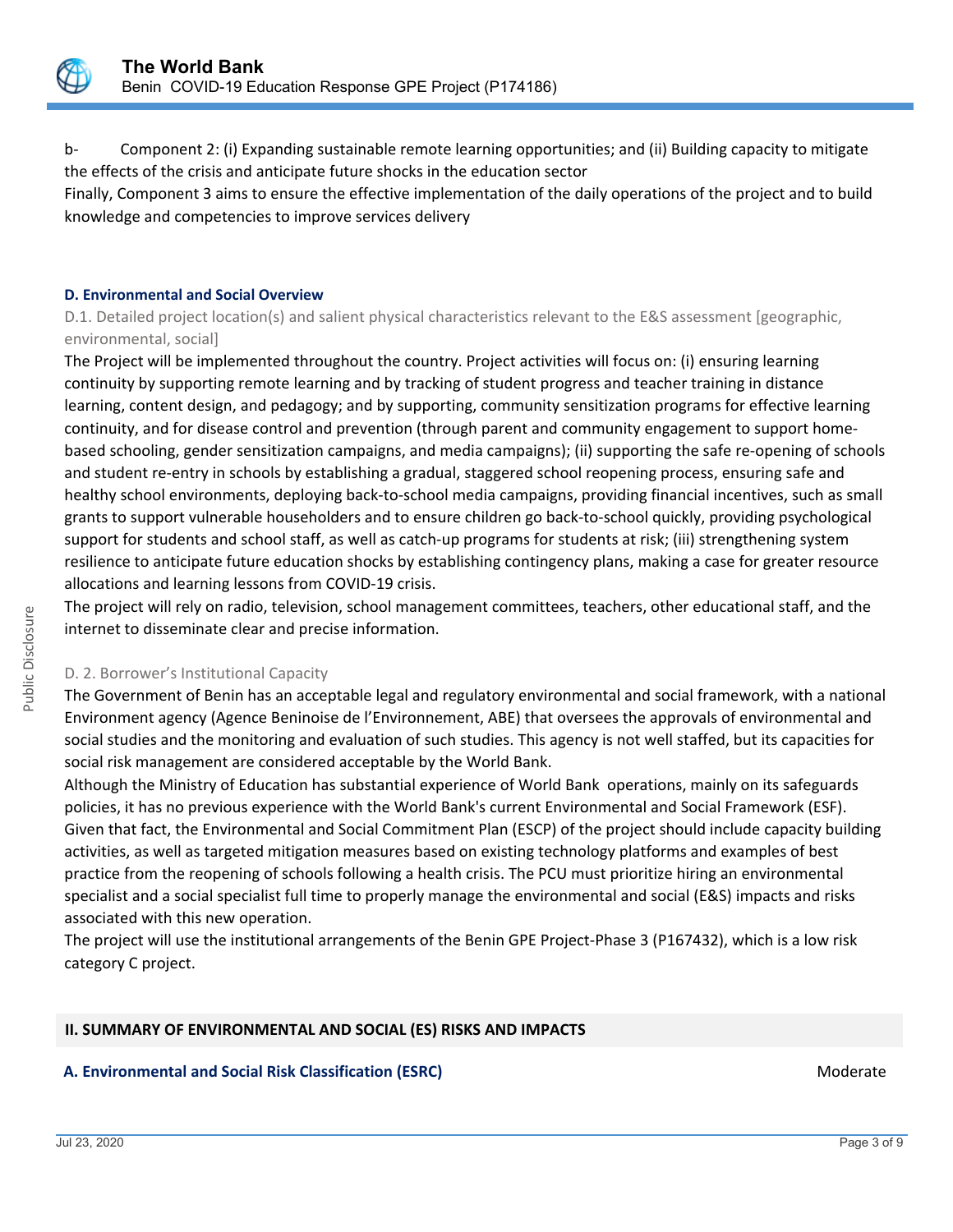

## **Environmental Risk Rating** Low

The project aims to minimize the adverse effects COVID-19 has on students, teachers, and the education system. It will support community sensitization, the procurement of hand washing materials (as a measure for preventing the spread of the highly infectious COVID-19 disease), and the establishment of a referral system for case management. In addition, it will support: the tracking of student progress; the design of remote learning content and teacher training in distance learning, content design, and pedagogy; and the delivery of a set of interrelated activities aimed at sensitizing communities to effective learning continuity and the control and prevention of disease. More importantly, this new operation will be essential for the completion of the ongoing school year as it aims to track student progress by conducting simple learning assessments to ensure that all students are learning and anticipate the risks of learning loss or students dropping out. The project will not finance activities related to cleaning and disinfection of schools, construction or rehabilitation. The environmental, health and safety concerns arising from the proposed activities are mainly two: (i) continued risk of disease transmission; and (ii) management of solid waste from safety equipments to be procured for teachers, as well as potential electronic waste from ICT related equipment. The potential adverse impacts and risks are likely to be minimal and can be managed through known measures

#### **Social Risk Rating Moderate Social Risk Rating Moderate**  $M$

The social risks associated with the project's expected activities are considered moderate. The proposed activities will have positive social outcomes. There will be no construction or rehabilitation activities. The main social risks of the project are: (i) the potential exclusion of learners from the lowest income bracket of families and of poor families living in very remote areas who may not have access to the internet, television, and radio that are fast being adopted as mediums of learning during the COVID- 19 lockdowns; (ii) learners in these settings are also more likely to face violence and abuse arising from parents who may, for example, expect children to provide more labor to contribute to the family's economic resources as the children stay at home; iii) the closure of schools from March 30 to May 11, 2020, could negatively affect the progress of the education curriculum and result in anxiety and uncertainty in continuity for students in school as well as for teachers; iv) some children may drop out of school, due to the economic impact of COVID -19 on low earning households; v) the role of teachers may also be threatened by alternative learning methods provided by the project, which could lead to anxiety and mental stress both for teachers and students.

As the project plans to provide learning materials to students as well as delivering learning programs through the media and any other practical channels available, the competition to access these resources could lead to mild tension within local communities. Therefore, the Borrower's Environmental and Social Commitment Plan (ESCP) must include a communications strategy; this should be mainly oriented towards parents asking them to allow children access to study materials availed by the project and the study time at home. There should also be mitigation measures to ensure the most culturally appropriate and convenient way to provide learning materials and to support learners to address the risk of violence against children (VAC), as well as exposure to sexual exploitation, abuse, and sexual harassment (SEA/SH). The project should develop and set up a participatory citizen engagement strategy around its objectives within its Stakeholder Engagement plan. Psycho-social support for teacher, parents and learners during the lockdown and the transition to the reopening of schools should be done through sensitization activities that include stakeholders' views and concerns.

## **B. Environment and Social Standards (ESSs) that Apply to the Activities Being Considered**

#### **B.1. General Assessment**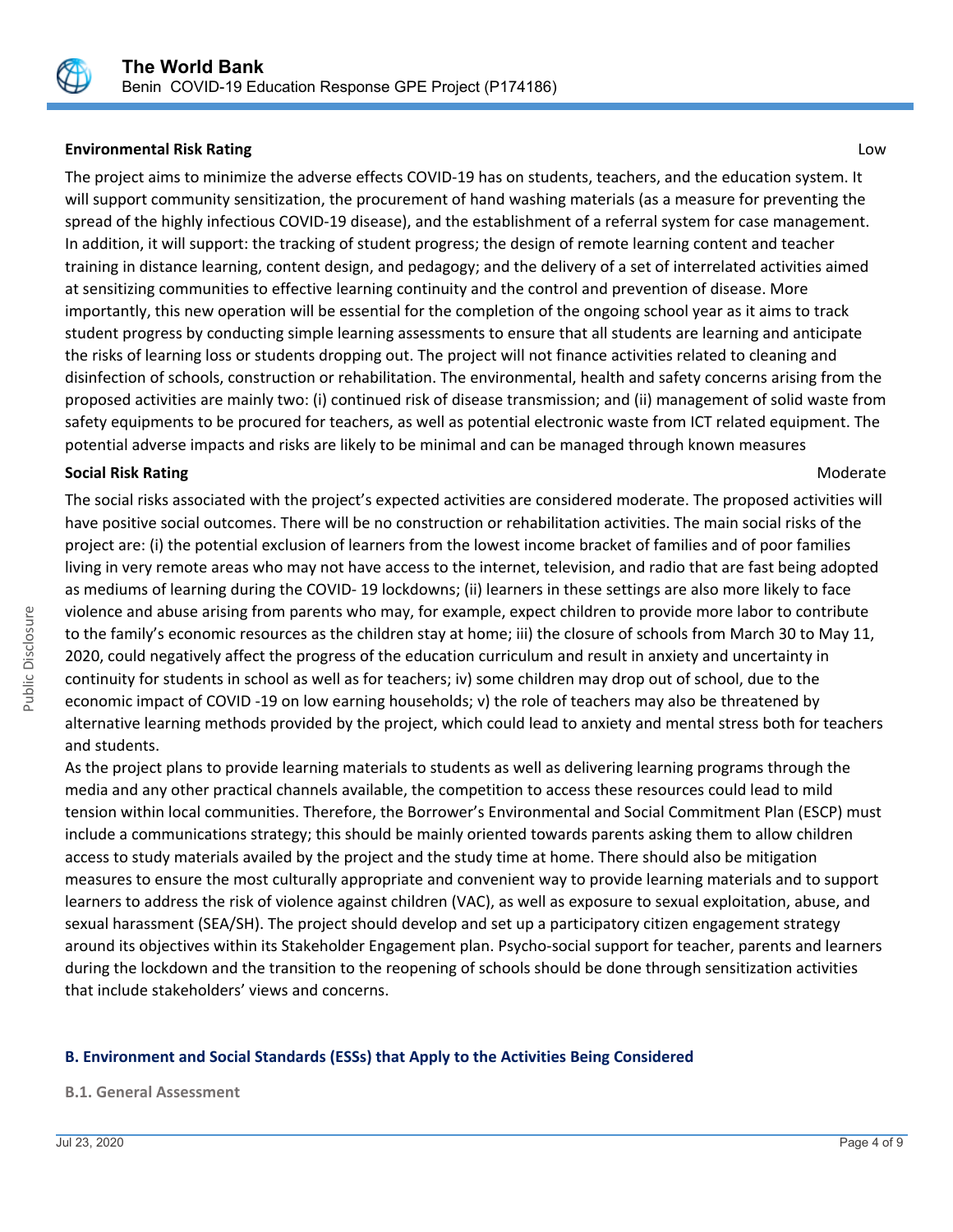

#### **ESS1 Assessment and Management of Environmental and Social Risks and Impacts**

## *Overview of the relevance of the Standard for the Project:*

Assessment of the investments planned under this new operation do not anticipate particular risks or impacts that could harm student or the environment. There are no physical or civil works. The large majority of the activities planned are capacity building activities anticipated to have a positive impact on the education system in Benin. However, for activities such as procurement of masks for teachers and school admistrators, which require that procedures are in place to ensure safe disposal to avoid contamination. In addition, although during the project implementation generation of e-waste is not expected, the projet will ensure sustainable handover and ownership of the equipment procured under the project. To avoid or mitigate risks related to the project, the Borrower will prepare a basic Environmental and Social Management Plan (ESMP) to provide adequate measures to be implemented during operations. The ESMP will also cover treatment of water from existing water sources, with regular monitoring to ensure the potability of the water is perennial, and waste management related to printing books World Health Organization (WHO) guidelines should be used as a reference for carrying out these activities, especially those related to disposal of masks and to hand-washing. Furthermore, to mitigate social risks, the ESMP will include a VAC/SEA/SH plan, with a Grievance Mechanism (GM) embedded in it and made accessible to vulnerable groups, such as young girls and students with disabilities. The VAC/SEA/SH plan will include effective, accessible, and inclusive communication measures about its existence and use. The Stakeholder Engagement Plan (SEP) will also include a Grievance Mechanism (GM) that will also address grievances and providing support to SEA/SH survivors. The GM will be accessible and inclusive, and take social distancing measures into consideration, so that students from vulnerable groups (such as girls, students with disabilities, those from the lowest income families and from poor families living in very remote areas) may have means to access them.

The ESMP will identify measures to ensure the provision of materials for students, including the most vulnerable, with equitable access to girl/boy children, learners with disabilities, and other vulnerable households/children, so that support is targeted and monitored.

The Borrower will prepare an Environmental and Social Commitment Plan (ESCP), agreed upon with the Bank. The ESCP will set out substantive measures and actions within an effective calendar, with responsible authorities.

## **ESS10 Stakeholder Engagement and Information Disclosure**

In consultation with the Bank, the Borrower will prepare and disclose an inclusive SEP that outlines the main characteristics and interests of relevant stakeholder groups, as well as the timing and methods of engagement with them throughout the project life-cycle and an outline for the establishment of a project GM. The GM will be accessible to students, teachers, inspectors, pedagogical advisers, student parents and other communities (including those with disabilities) living in lockdown situations. The SEP will include measures to ensure effective and appropriate communication about the existence of the GM, conveying it especially to students, teachers, parents and vulnerable groups in accessible formats and appropriate languages.

After project approval, and prior to the works commence on the ground, the SEP will be updated to include more detailed information regarding methodologies for information sharing and for more robust stakeholder mapping and the identification of existing community-based platforms that can be used to facilitate effective community engagement and participation, as well as detailing the monitoring and evaluation plan. The Borrower will engage in meaningful consultations on policies, procedures, processes and practices (including grievances) with all stakeholders throughout the project life cycle, and provide them with timely, relevant, understandable and accessible information.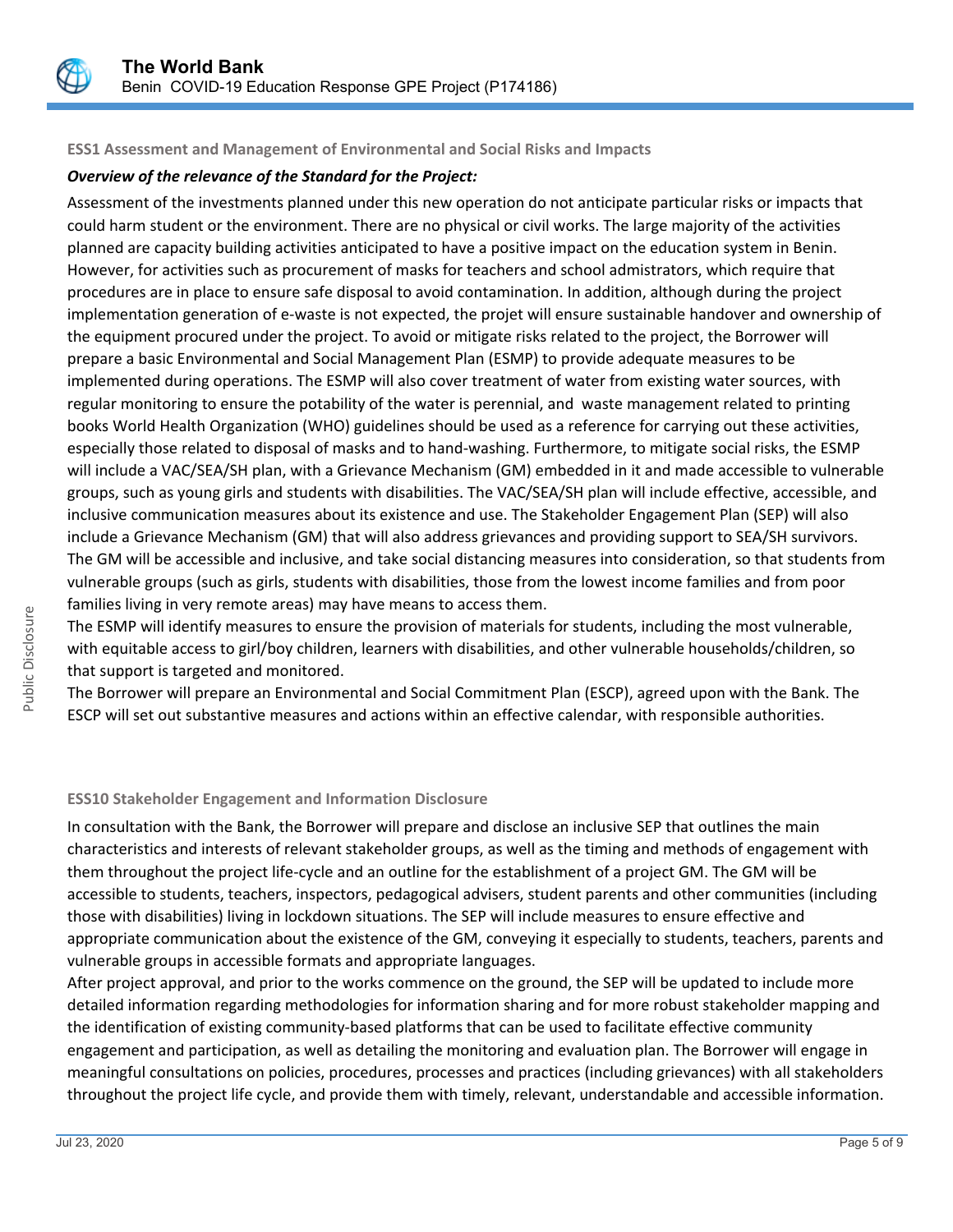

The SEP will be in line with guidance provided by the Bank related to public consultation note for projects initiated under COVID19. A draft of the SEP will be prepared and disclosed as early as possible, prior to the approval of the project.

#### **B.2. Specific Risks and Impacts**

**A brief description of the potential environmental and social risks and impacts relevant to the Project.**

## **ESS2 Labor and Working Conditions**

Project activities will be carried out mainly by PCU team, school management committees, teachers and other educational staff, the majority of whom are government civil servants who fall under the provisions for workers'workers safety outlined in ESS2. The project could use various services providers. It will ensure the application of the Occupational Health and Safety (OHS) measures to be described in the ESMP. This includes: raising staff awareness, making available safety data sheets for any product used; providing suitable PPE; and respecting the proper procedures for carrying out tasks, in compliance with ESS2. The PCU will need to develop and implement procedures that respond to the specific health and safety issues posed by project activities and to protect workers' rights as set out in the ESS2. This shall include Labor Management Procedures (LMP) included in the ESMP to establish procedures for the protection of workers' rights. And it will provide guidance regarding the policies and procedures that will govern the treatment of teachers, students, project staff and other workers hired under the project, including the management of OHS and SEA/SH risks. No large-scale labor influx is expected as part of this project. Per the requirements of ESS2, employing children and using forced labor or conscripted labor in this project are prohibited. The project will be required to meet the standard requirements for employees and their employees'working terms and conditions, including maintaining equality of opportunity and a right to workers' associations. The project will ensure a basic and responsive grievance mechanism to allow workers to inform management of labor issues quickly.

## **ESS3 Resource Efficiency and Pollution Prevention and Management**

The waste that will be generated from project activities can be safely disposed by applying known measures. The ESMP will include measures to avoid waste production, and where avoidance is not possible, the ESMP will provide measures for safely disposal. Regarding ICT to be procured, it's not expected to be replaced during the project life time. However handover of ICT equipment will include agreements on proper disposal of electronic equipment beyond the life of the project. In terms of efficiency, the project will ensure that the equipment it procures is energy efficient to the extent possible.

## **ESS4 Community Health and Safety**

The project will put in place measures to address any form of Violence Against Children (VAC), as well as any risk of SEA/SH from workers towards local communities' members, such as children and parents. The PCU staff, as well as other workers involved in the project, must sign Codes of Conduct expressed in clear and unambiguous language as to what constitutes SEA/SH, as well as explaining its prohibition and the sanctions imposed for breaching conduct.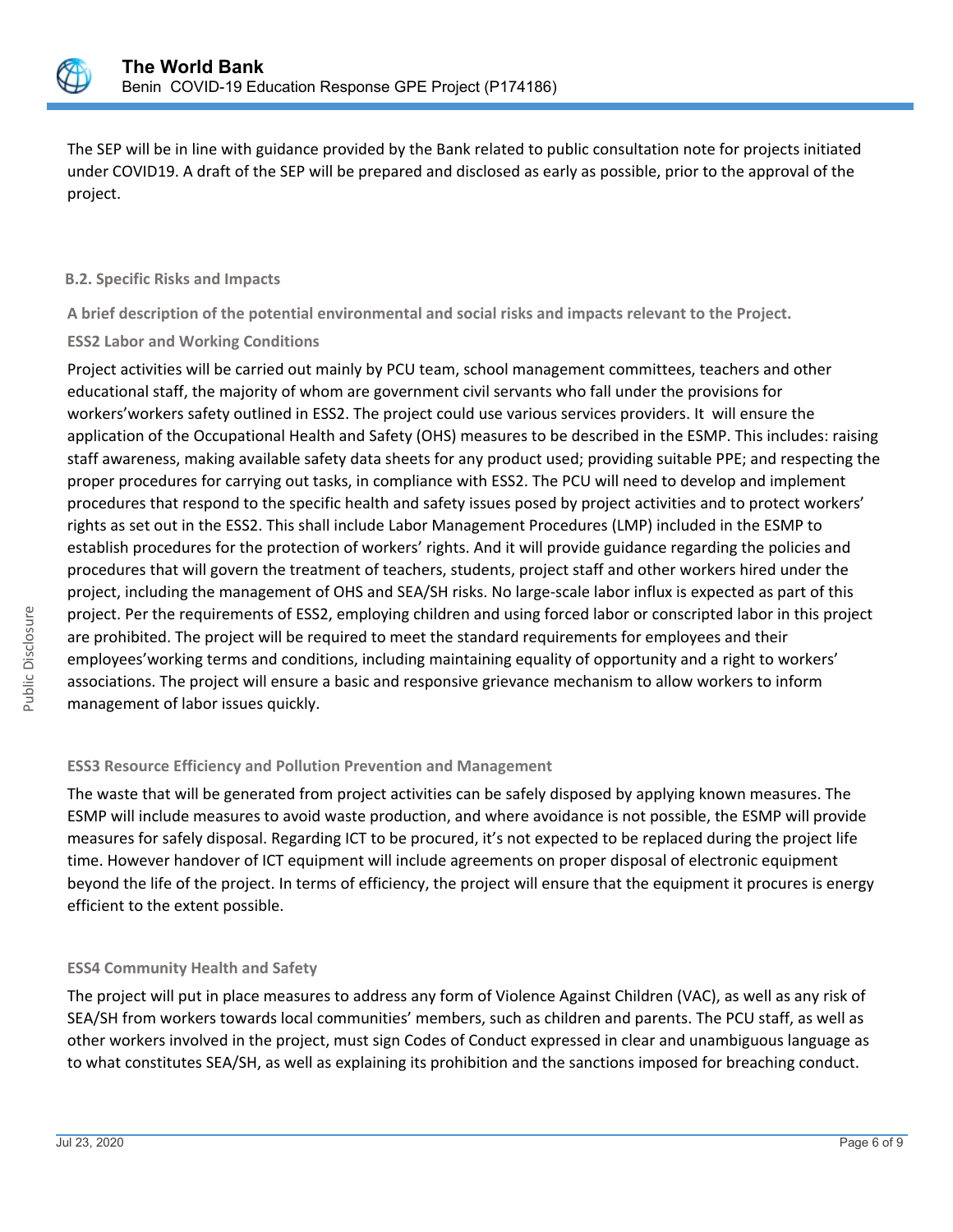

**ESS5 Land Acquisition, Restrictions on Land Use and Involuntary Resettlement** The ESS is not relevant as no physical or economic displacement is expected in this project.

**ESS6 Biodiversity Conservation and Sustainable Management of Living Natural Resources**

The ESS is not relevant. However all personnel involved in the project must following the requirements delineated in the ESMF to ensure the safe handling of waste.

**ESS7 Indigenous Peoples/Sub-Saharan African Historically Underserved Traditional Local Communities**

There are no Indigenous Peoples/Sub-Saharan African Historically Undeserved Traditional Local Communities in the project area.

**ESS8 Cultural Heritage**

This standard is not relevant according to the activities planned under the project

**ESS9 Financial Intermediaries** This standard is not relevant for this operation.

| <b>C. Legal Operational Policies that Apply</b>                  |     |
|------------------------------------------------------------------|-----|
| <b>OP 7.50 Projects on International Waterways</b>               | No. |
| The project does impact neither waterways nor their tributaries. |     |
| <b>OP 7.60 Projects in Disputed Areas</b>                        | No. |
| The project is not located in Disputed Area.                     |     |

## **III. BORROWER'S ENVIRONMENTAL AND SOCIAL COMMITMENT PLAN (ESCP)**

| <b>DELIVERABLES against MEASURES AND ACTIONS IDENTIFIED</b>                                                                                                                                                                                                                                           | TIMELINE |
|-------------------------------------------------------------------------------------------------------------------------------------------------------------------------------------------------------------------------------------------------------------------------------------------------------|----------|
| ESS 1 Assessment and Management of Environmental and Social Risks and Impacts                                                                                                                                                                                                                         |          |
| An ESMP with a social baseline of vulnerable groups, including the SEA/SH risk assessment/monitoring<br>with a GRM to address risks, the mapping of services, and a communication plan to sensitize students<br>and their parents will be prepared and implemented throughout the project life cycle. | 08/2020  |
| The ESCP will be prepared and disclosed within the country prior to approval. The activities included<br>will be implemented during the project life cycle                                                                                                                                            | 06/2020  |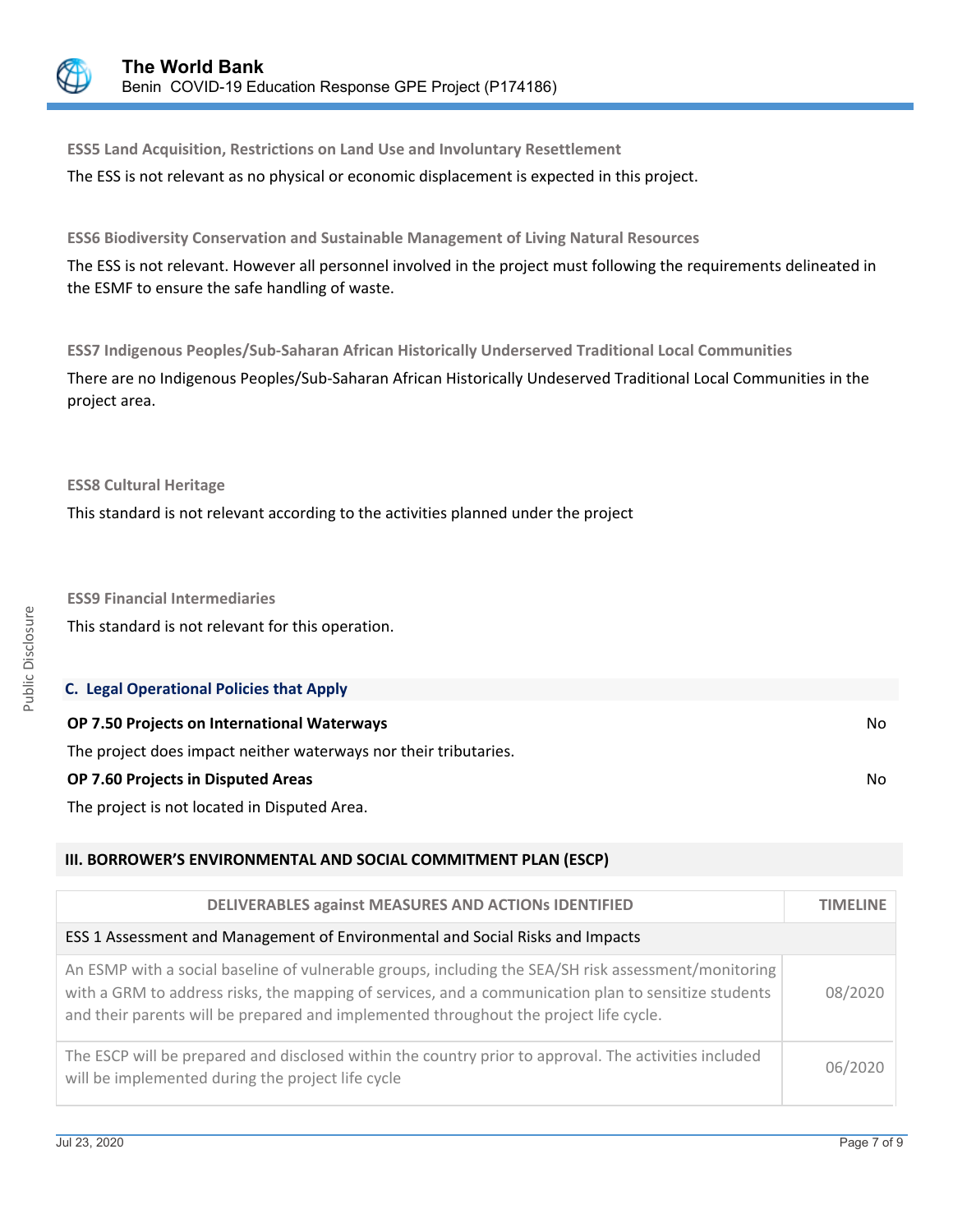

| An Environment Specialist and a social specialist will be hired prior to the civil works commence on the<br>ground and maintained throughout Project implementation.                                                                                          | 07/2020 |
|---------------------------------------------------------------------------------------------------------------------------------------------------------------------------------------------------------------------------------------------------------------|---------|
| ESS 10 Stakeholder Engagement and Information Disclosure                                                                                                                                                                                                      |         |
| The preparation, consultation, and disclosure of the SEP, including the GRM, should be done prior to<br>board approval. It will be updated prior to the civil works commence on the ground to include further<br>details and arrangements for implementation. | 08/2020 |
| <b>ESS 2 Labor and Working Conditions</b>                                                                                                                                                                                                                     |         |
| The Labor Management Plan (LMP) to be included in the ESMP will be prepared prior to the civil<br>works commence on the ground.                                                                                                                               | 08/2020 |
| ESS 3 Resource Efficiency and Pollution Prevention and Management                                                                                                                                                                                             |         |
| Considered under the ESMP.                                                                                                                                                                                                                                    | 08/2020 |
| ESS 4 Community Health and Safety                                                                                                                                                                                                                             |         |
| Considered under the ESMP and SEP                                                                                                                                                                                                                             | 08/2020 |
| ESS 5 Land Acquisition, Restrictions on Land Use and Involuntary Resettlement                                                                                                                                                                                 |         |
| Not Applicable.                                                                                                                                                                                                                                               |         |
| ESS 6 Biodiversity Conservation and Sustainable Management of Living Natural Resources                                                                                                                                                                        |         |
| Not Applicable.                                                                                                                                                                                                                                               |         |
| ESS 7 Indigenous Peoples/Sub-Saharan African Historically Underserved Traditional Local Communities                                                                                                                                                           |         |
| Not Applicable.                                                                                                                                                                                                                                               |         |
| <b>ESS 8 Cultural Heritage</b>                                                                                                                                                                                                                                |         |
| Not Applicable.                                                                                                                                                                                                                                               |         |
| <b>ESS 9 Financial Intermediaries</b>                                                                                                                                                                                                                         |         |
| Not Applicable.                                                                                                                                                                                                                                               |         |

**B.3. Reliance on Borrower's policy, legal and institutional framework, relevant to the Project risks and impacts**

## **Is this project being prepared for use of Borrower Framework?** No

## **Areas where "Use of Borrower Framework" is being considered:**

Public Disclosure

Public Disclosure